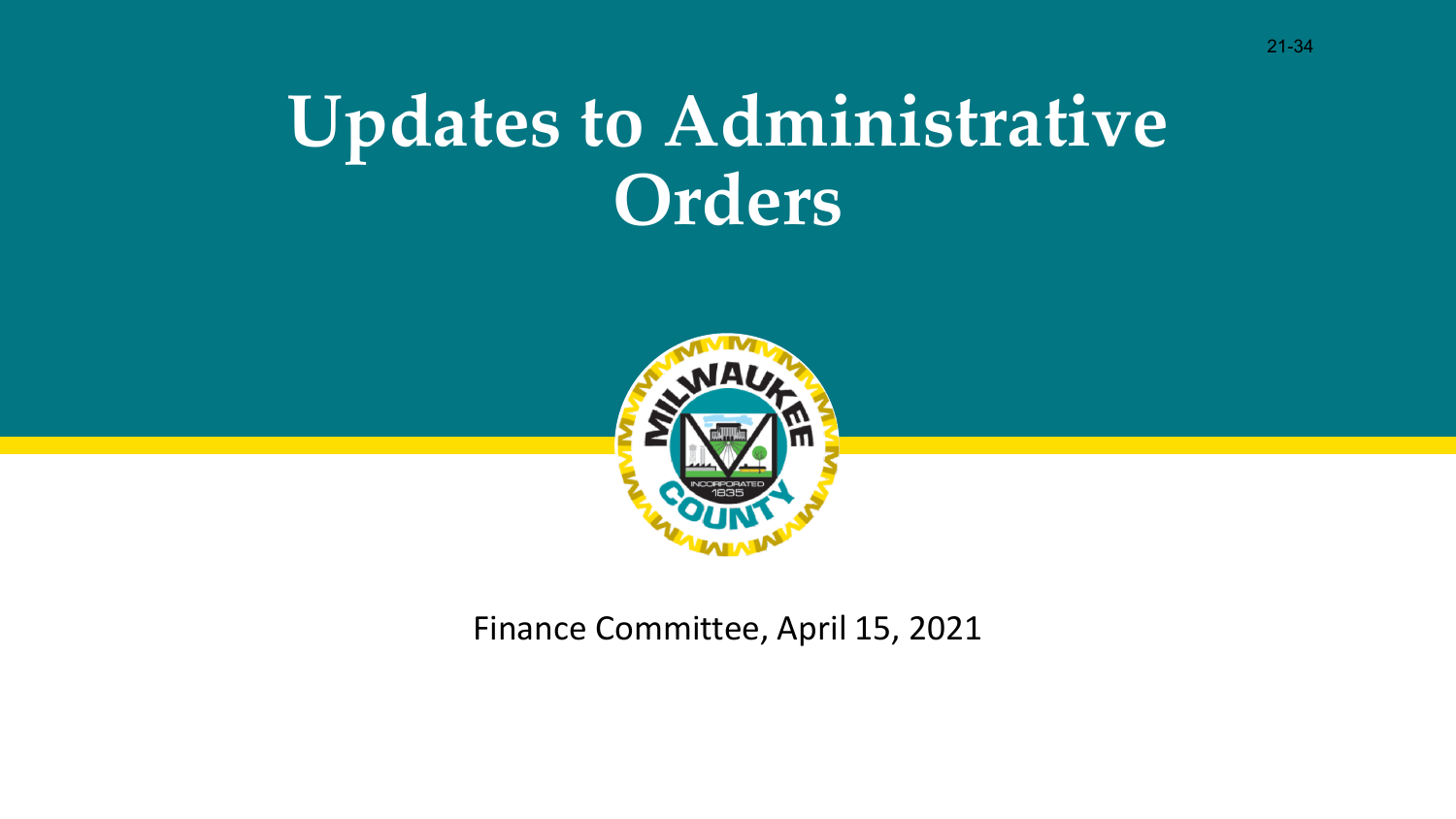## **Overview of Updates to Administrative Orders since March 18, 2021**

| <b>Order Name</b>                                                                                          | Order#     | <b>Notes on Changes</b>                                                                                                                                                                                                                                                                                                                                                                                                                       |  |
|------------------------------------------------------------------------------------------------------------|------------|-----------------------------------------------------------------------------------------------------------------------------------------------------------------------------------------------------------------------------------------------------------------------------------------------------------------------------------------------------------------------------------------------------------------------------------------------|--|
| <b>Fiscal Actions</b>                                                                                      | $20 - 9v3$ | Order terminated on April 2, 2021<br>Freezes on hiring, personnel actions, overtime, and the new contracts and amendments are all<br>lifted.<br>Defect reporting requirements will be maintained and enforced.<br>$\bullet$                                                                                                                                                                                                                   |  |
| Service Risk Mitigation and Re-Opening<br>Requirements                                                     | 20-13v8    | Allows dancing during special events, so long as masks are required, distance reminders are<br>$\bullet$<br>marked on dance floor, and no food/beverage is on dance floor.<br>Eliminates the cap on the number of alcoholic drinks per person at special events, so long as<br>$\bullet$<br>individuals consume all drinks and food while seated.<br>Raises capacity limits to align more closely with current City health order<br>$\bullet$ |  |
| Procedures for Responding to<br>Individuals with Confirmed Cases of<br>Symptoms of or Exposure to COVID-19 | $20 - 7v6$ | Modifies the return to work procedures to align with updated CDC guidance: asymptomatic<br>$\bullet$<br>individuals who are exposed to COVID-19 do not need to quarantine.                                                                                                                                                                                                                                                                    |  |
| Procedures for Responding to<br>Individuals with Confirmed Cases of<br>Symptoms of or Exposure to COVID-19 | $20 - 7v7$ | Removes language about needing a medical professional note to confirm a positive COVID-19<br>$\bullet$<br>test<br>Editing fixes to the definition and use of term "Fully Vaccinated"<br>$\bullet$                                                                                                                                                                                                                                             |  |
| Contracting Procedures during COVID-<br>19 Public Health Crisis                                            | 20-11v1    | Order terminated on April 14, 2021<br>Order was important to reduce risk to the County at the start of the pandemic and as the<br>context has evolved, this order is no longer needed as a mandatory part of contracting.<br>Departments should use their discretion when adding a Pandemic Preparedness clause to a<br>contract based on the risk of the service.                                                                            |  |